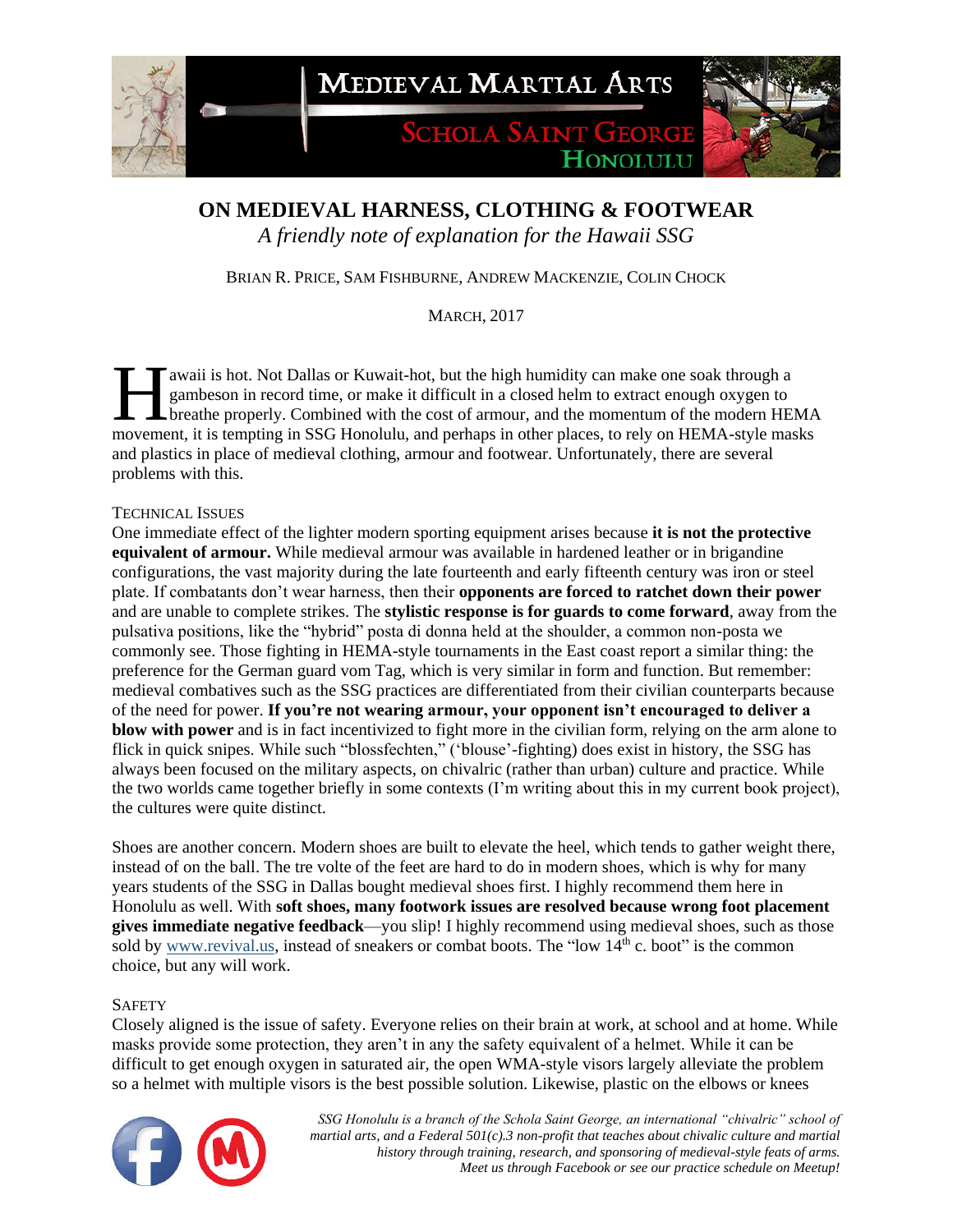

isn't as protective as a stainless cop. At the elbows in particular, a simple steel cop just buckled inside the elbow over a gambeson well the elbow joint. And it's cheap. Similarly, a simple vambrace provides important protection to the lower arm.

**Gauntlets represent a special challenge**. The HEMA community is trying every possible variant of plastic and synthetics to protect the hands, but, frankly, these just aren't the equivalent of a good gauntlet. Hands are prone to cracks and breaks, and Lacrosse gloves, a good choice for many beginners, are not the ultimate answer. SCA combatants, who use as much power as we do and whose fighting is in many ways complementary to our own, solved this long ago through the use of a basket-hilted sword, reducing the need for gauntlets to polearms, bastard- (our longsword) and greatsword. Today, a great many armourers are now offering gauntlets and the three-piece classical North Italian mitten gauntlet can be made locally with a bit of effort.

#### THE USE OF DIFFERENT SWORD SIMULATORS

As I wrote in *Sword in Two Hands*, **every** simulator distorts technique. After having seen the nylon Blackfencer type weapons in use now for some time, I have to say that I think they are too massive for safe use against opponents wearing only a gambeson and mask. While it is possible to have some number of safe fights "being careful," the reality is that the nylon or steel weapon packs too much of a punch for a mask, because **the mask cannot provide the mass to counter the weapon's momentum**. So I would say that we should use only the Rawlings or Revival Poly swords against the masks, except in special circumstances. Rawlings swords are available at low cost with Prime shipping through Amazon, for around \$62.

The Blackfencer style weapons, those in machined nylon, are good against armour. Indeed, I'd like it very much if the SCA were to allow them on an experimental basis! But for us, my advice is to restrict their use to opponents wearing a helmet, throat, rib armour, and at least knee and elbow protection. **For those wanting to use rebated weapons, with Fiorean power dynamics, you need armour**. Period.

#### EXPENSE & AVAILABILITY

An oft-heard and reasonable objection to the use of armour is that it is expensive. While it is still not *inexpensive, with the entry of so many skilled Eastern European armourers into the market, it's cheaper* now. A good helmet can be had for \$300 - \$500, in stainless, while a souped up bascinet with multiple visors and an aventail, liner and everything can go for \$900-\$1200. This is in line with the quality gear one needs for any other sport, like skiing, scuba, or surfing. Workable gauntlets have been found in the \$250 - \$400 range, while HEMA hand protection is hitting the \$200 mark for far less protection and an appearance that is…not medieval in the least.

Some elements of armour can be made here on-island. Andrew's place of business has some of my tools available, including a metal shear, dishes, and some hammers. We have an abundant supply of stainless steel, courtesy of Scot, and many of the simple things you'd want to make are featured in my 2000 book, *[Techniques of Medieval Armour Reproduction](https://smile.amazon.com/Techniques-Medieval-Armour-Reproduction-Century/dp/1581605366/ref=sr_1_1?ie=UTF8&qid=1489023222&sr=8-1&keywords=techniques+of+medieval+armour+reproduction)*. There are copies floating around.

Beginning combatants should do whatever they can to get onto the field. But as one becomes an intermediate, the SSG intent was (and is?) for combatants to arm themselves in a historically accurate

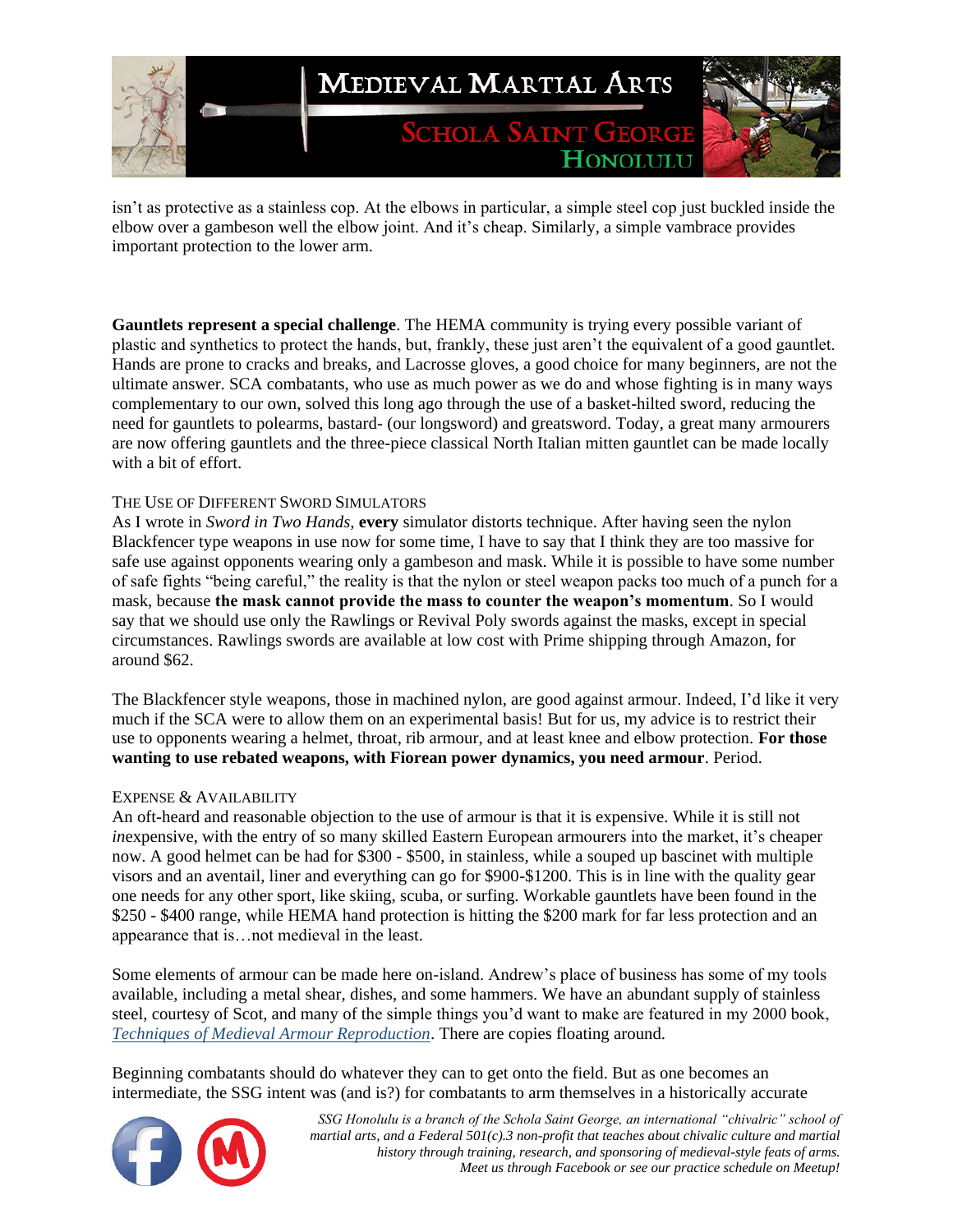

fashion, from the ground up. It's courtesy to the opponent, and its frankly safer than the plastic equivalent.

#### **MAINTENANCE**

Damage to expensive armour is one reason that highly detailed reproductions aren't often found in ACL/HMB combats, because steel weapons tear it up. Neither the Rawlings nor the nylon Blackfencerstyle weapons are as bad, but damage will still happen. So figure a helmet has a viable life of 5+ years, if it's sturdy enough (12ga. or 2.6-3mm). I made my 10 ga. bascinet in 1981, and it's still my go-to helmet. Many combatants end up with a nice set of limb armour that eventually becomes their practice set as they replace it later with a nicer set for tournaments, very slowly rolling through a couple of sets over their careers. It's a slow process, however, since the SSG doesn't end up with as many blows to the cuisses as our SCA counterparts.

Armour here on the islands rusts faster than any place I have ever seen. Ever. Even Florida. As a result, stainless armour is preferred here. Several Ukrainian and Russian armourers are offering it. Sometimes it makes sense to use a plastic or leather alternative in practice, but we should avoid the temptation to default to masks in sparring. Another interesting alternative are the super-light titanium arms, legs and body armour being made for SCA and ACL combat. More expensive, but much lighter and very durable. Probably very good for weekly practice harness.

#### CROSS-"FIGHTING"

Here there is value both in the HEMA-style civilian and the SSG armoured approach. For those who live near other HEMA groups, having HEMA-compatible gear affords the possibility of active cross-training, as is done in Savannah, Atlanta and Charleston. There are many SCA groups that can offer extremely valuable cross-fighting experience, if you have armour. (The idea of "cross-fighting" is Colin Chock's, to differentiate compatible forms of combat training from cardio and strength building).

Here on the island, I highly recommend cross-training with the SCA group, Barony of the Western Seas. Not only are the SCA folks already familiar with and friendly towards the SSG, but we have many who play in both. And there are SCA groups almost everywhere. SCA fighting is, in addition, another fullpower kinetic art, so their form is I believe closer to what medieval armoured combatants were doing than is much of what is done in the HEMA community, which is drawn mostly from civilian sources.

#### **IDENTITY**

Finally, and most importantly, the SSG grew out of the Company of Saint George, a tournament company emphasizing the deeds of arms and its purpose as an exercise for the full spectrum of chivalric virtues. Part re-enactment and part combat society, the painstakingly researched tournament formats, in particular the pas d'armes, and **the arms, armour and clothing contributed to the chivalric atmosphere of the fighting experience, which was and is our most important safety feature**.

Our chivalric identity differentiates us from many in the HEMA community. Not because we're somehow more courteous than they, or more virtuous, but because **what we are doing are military combatives** only partially illuminated by the early treatises by Fiore and Döbringer. We need the authentic clothing, arms, armour and footwear to better capture that reality, to inform our movements, and most importantly, to reinforce our most important safety component, our chivalric respect for one another. We remain rooted in the historical record not only of the fighting treatises, but in the whole of the medieval record,

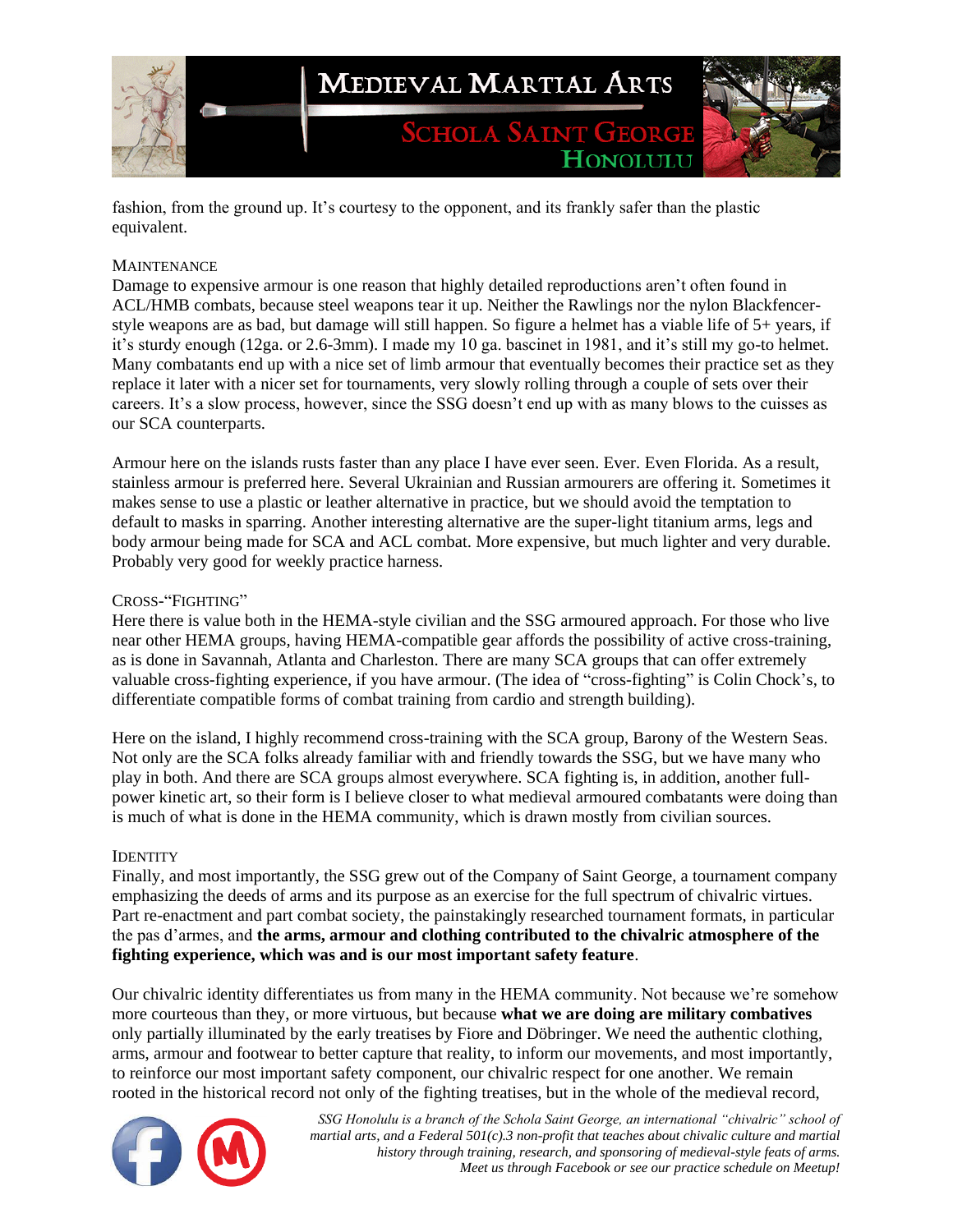

which includes the romances, chronicles, archaeological record, surviving harnesses, and our own experimental and celebratory efforts. A tournament is an exercise of arms and of character, and it remains central to who we are as a group.

### WHAT SHOULD THE BEGINNER DO?

Novices should acquire protection for the body, heads, and hands as soon as they can so that they can participate as fully as possible (don't forget, you also need to be a member of the SSG, Inc. to spar [\$30/yr]), for insurance purposes. The Absolute Force HEMA fencing mask costs about \$110. A gambeson from Revival costs \$125 while a heavier custom one from Yefimova [\(Quilted Armour\)](https://www.facebook.com/groups/quiltedarmour/) runs \$180. A Rawlings sword is \$62 through Amazon, and Lacrosse gloves are about \$70. About \$400 all told.

What I would then advise is to build towards an armoured harness. First elbows and vambraces, maybe \$100 in stainless; or they can be made in the shop here. A finger buckler and maybe a quick reinforce for the thumb. Next, a brigandine gorget, like the ones Revival has, are about \$70. Shoes, also from Revival, \$80. Maybe a quick plastic breastplate under the gambeson to protect the ribs. Then it's time to think about the intermediate gear.

### WHAT SHOULD THE INTERMEDIATE DO?

A good gambeson is the foundation for the rest of the harness, as are the shoes. If you've followed the advice above, you already have those. Much of the [armour can be had reasonably from one of the](https://www.facebook.com/download/preview/319201951809454)  [Ukrainian,](https://www.facebook.com/download/preview/319201951809454) Russian or American armour shops or resellers (of the American shops, [Clang Armory](http://www.clangarmory.com/) is a favorite for SCA – SSG folks). Some can be found on the secondary market, which is often a good and cheap way to get going. **I strongly recommend a late fourteenth century harness**, because of the individual expression, price, and mobility. The fighting houpelandes commissioned from Quilted Armour go with this period. Fifteenth century armour in the Italian, German, Flemish or English styles is also appropriate, but is more expensive and complex. **Try to create a coherent historical presentation, because that's part of what the SSG is all about**.

**The helmet is the core of the defense**, and I'd advise saving for a good model. It's worth every. Penny. Get one that you can use in SCA fighting as well as within the Schola. Pad your helmet in a medieval fashion (it works better) and get a chin-strap, required for SCA use such that the visor does not touch your face. A visored bascinet with multiple visors (grille for SCA, punched for HEMA/SSG, solid for tournaments) is the best option, with a mail aventail and padding. The American armourers are all familiar with SCA standards, as are many of the Ukrainian ones. Clang's stainless helmets are favored by the SCA here with good reason.

Next I'd replace either the gauntlets or the body protection, or add shoulder armour (spaudlers). A brigandine can be had for \$200, or made for about \$50, if done in canvas. Spaudlers are about \$150, or just \$50 for cops alone (also possible to make on-island). Gauntlets aren't that cheap, but from \$250 you can find good ones, and the recently offered ones at \$350 in stainless seem a bargain. Here in Hawaii, getting those done from some form of stainless is wise. Or, with more expense, one can do the hyper-light titanium ones. Next just add a legharness, and start to think about matching arms. For the legharness, you'll want a fighting pourpoint (Art of Steel or Black Swan), instead of the terrible (and wholly modern) suspender things too often worn. *Now* think about a rebated or solid nylon sword. You're nearly there!